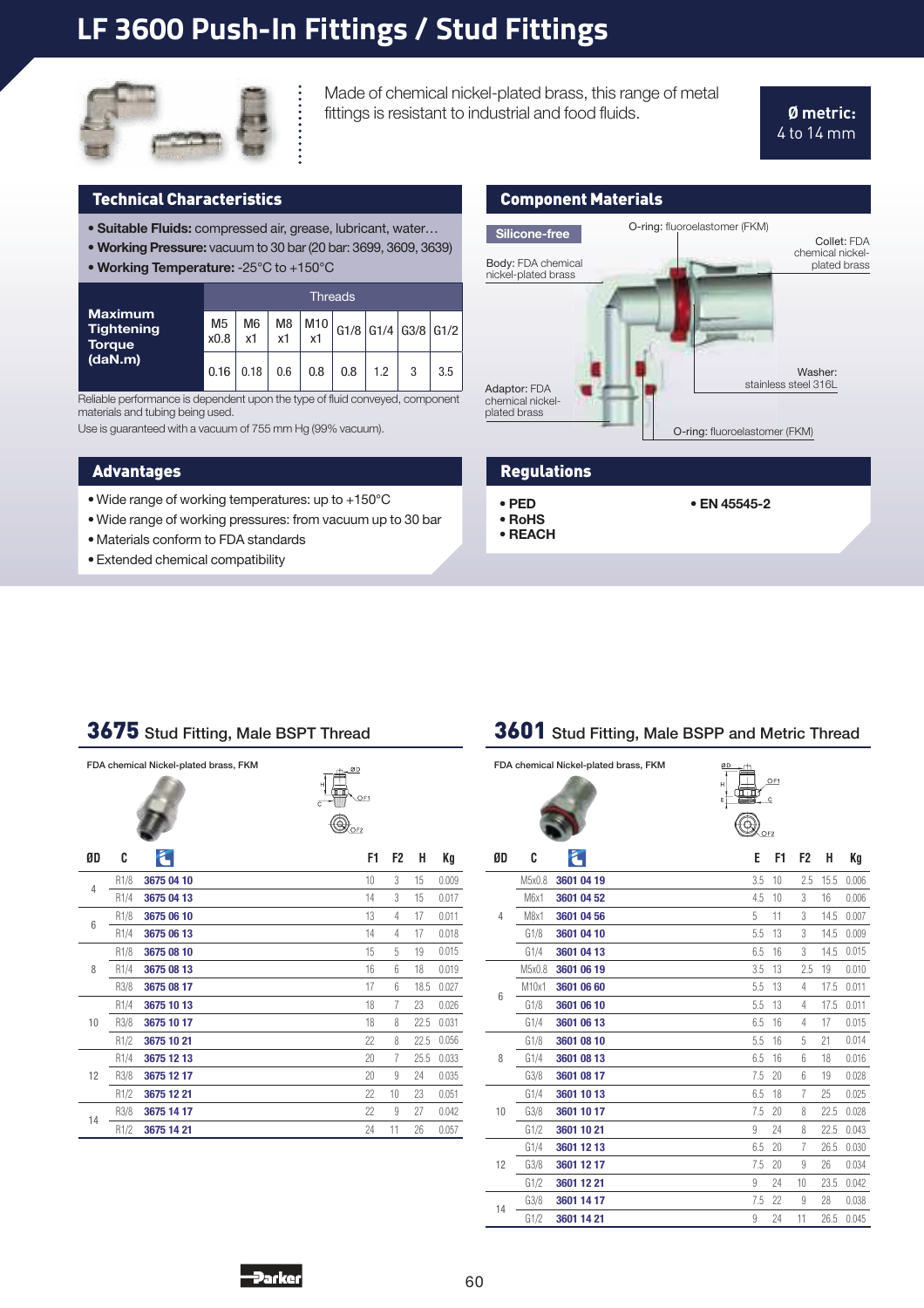# **LF 3600 Push-In Fittings / Stud Fittings**

## 3681 Stud Fitting with Internal Hexagon, Male Metric Thread



### 3614 Stud Fitting, Female BSPP and Metric Thread

|    |        | FDA chemical Nickel-plated brass, FKM | $00 - rh$<br>H<br>ĪΕ<br>Ċ | QE   |    |      |       |
|----|--------|---------------------------------------|---------------------------|------|----|------|-------|
| ØD | C      | Ł                                     |                           | E    | F  | н    | Kg    |
|    | M5x0.8 | 3614 04 19                            |                           | 5    | 10 | 22   | 0.009 |
| 4  | G1/8   | 3614 04 10                            |                           | 7.5  | 14 | 25   | 0.016 |
|    | G1/4   | 3614 04 13                            |                           | 11   | 17 | 29   | 0.026 |
| 6  | G1/8   | 3614 06 10                            |                           | 7.5  | 14 | 27.5 | 0.019 |
|    | G1/4   | 3614 06 13                            |                           | 11   | 17 | 31.5 | 0.028 |
| 8  | G1/8   | 3614 08 10                            |                           | 9.5  | 15 | 28.5 | 0.022 |
|    | G1/4   | 3614 08 13                            |                           | 13.5 | 17 | 32.5 | 0.028 |
| 10 | G3/8   | 3614 10 17                            |                           | 14   | 22 | 38   | 0.052 |
| 12 | G3/8   | 3614 12 17                            |                           | 14   | 22 | 39   | 0.055 |
|    | G1/2   | 3614 12 21                            |                           | 18.5 | 24 | 43.5 | 0.062 |
|    |        |                                       |                           |      |    |      |       |

## 3621 Stud Standpipe, Male BSPT Thread

FDA chemical Nickel-plated brass





| ØD              | C                | ā          | F  | н    | H1  | Kg    |
|-----------------|------------------|------------|----|------|-----|-------|
| 4               | R <sub>1/8</sub> | 3621 04 10 | 10 | 21   | 7   | 0.006 |
| $6\phantom{1}6$ | R <sub>1/8</sub> | 3621 06 10 | 10 | 23.5 | 6.5 | 0.008 |
|                 | R <sub>1/4</sub> | 3621 06 13 | 14 | 23.5 | 6.5 | 0.016 |
| 8               | R <sub>1/8</sub> | 3621 08 10 | 10 | 24   | 6.5 | 0.009 |
|                 | R <sub>1/4</sub> | 3621 08 13 | 14 | 24   | 6.5 | 0.017 |
| 10              | R1/4             | 3621 10 13 | 14 | 22   | 6.5 | 0.018 |
|                 | R3/8             | 3621 10 17 | 17 | 30   | 7.5 | 0.022 |
| 12              | R3/8             | 3621 12 17 | 17 | 31   | 7.5 | 0.023 |
|                 | R1/2             | 3621 12 21 | 22 | 31   | 7.5 | 0.041 |
| 14              | R1/2             | 3621 14 21 | 22 | 33   | 8   | 0.042 |

### 3631 Stud Standpipe, Male BSPP and Metric Thread

FDA chemical Nickel-plated brass, FKM **ØD C**  H **E F H H1 Kg** M5x0.8 **3631 04 19** 3.5 13 21.5 7 0.003 G1/8 **3631 04 10** 5.5 13 20 7 0.007 4 G1/4 **3631 04 13** 6.5 8 20 7.5 0.011 G1/8 **3631 06 10** 5.5 13 22.5 6.5 0.009 6 G1/4 **3631 06 13** 6.5 16 22.5 6.5 0.012 G1/8 **3631 08 10** 5.5 13 22.5 6.5 0.010 G1/4 **3631 08 13** 6.5 16 23 6.5 0.013 8 G3/8 **3631 08 17** 7.5 20 23 7.5 0.018 G1/4 **3631 10 13** 6.5 16 28 6.5 0.015 10 G3/8 **3631 10 17** 7.5 20 28 7.5 0.022 G1/2 **3631 10 21** 9 24 28 7.5 0.028 G3/8 **3631 12 17** 7.5 20 29 7.5 0.023 12 G1/2 **3631 12 21** 9 24 29 7.5 0.033 14 G1/2 3631 14 21 9 24 31 8 0.033

# 3600 Cartridge

FDA chemical Nickel-plated brass, FKM



| ØD |            | G       | G1        | н       | H1           | Н2        | N        | Κa                   |
|----|------------|---------|-----------|---------|--------------|-----------|----------|----------------------|
| 4  | 3600 04 00 | 9.8     | 8         | 17      | 8.5          | 8.5       | -11      | 0.006                |
| 6  | 3600 06 00 | 121     | $10^{-1}$ | 19      | 10.5         |           | 8.5 13.5 | 0.009                |
| 8  | 3600 08 00 | 14 8    | -13       | 21      | 12.5         | 85        | -16      | 0.012                |
| 10 | 3600 10 00 | 17.5 15 |           | 24.5 14 |              | $10.5$ 20 |          | 0.019                |
| 12 | 3600 12 00 | 20      | -17       | 25      |              |           |          | 14.5 10.5 22.5 0.023 |
| 14 | 3600 14 00 | 22      | - 20      |         | 28.5 16.5 12 |           | 25       | 0.031                |
|    |            |         |           |         |              |           |          |                      |

Cavity dimension available upon request

# 3609 Stud Elbow, Male BSPT Thread

FDA chemical Nickel-plated brass, FKM



| ØD | C                 | Ł          |    | F<br>G | н    | J  | L    | Kg    |
|----|-------------------|------------|----|--------|------|----|------|-------|
| 4  | R <sub>1/8</sub>  | 3609 04 10 | 13 | 10     | 15   | 7  | 18   | 0.014 |
|    | R <sub>1</sub> /4 | 3609 04 13 | 14 | 10     | 17   | 7  | 18   | 0.020 |
| 6  | R <sub>1/8</sub>  | 3609 06 10 | 13 | 12     | 17.5 | 8  | 21.5 | 0.018 |
|    | R <sub>1</sub> /4 | 3609 06 13 | 14 | 12     | 19   | 8  | 21.5 | 0.025 |
|    | R1/8              | 3609 08 10 | 13 | 15     | 19.5 | 10 | 23.5 | 0.022 |
| 8  | R1/4              | 3609 08 13 | 14 | 15     | 21   | 10 | 23.5 | 0.029 |
|    | R3/8              | 3609 08 17 | 17 | 15     | 21   | 10 | 23.5 | 0.035 |
| 10 | R <sub>1</sub> /4 | 3609 10 13 | 15 | 17.5   | 23.5 | 12 | 29   | 0.037 |
|    | R3/8              | 3609 10 17 | 17 | 17.5   | 25.5 | 12 | 29   | 0.043 |
|    | R <sub>1</sub> /4 | 3609 12 13 | 15 | 19.5   | 26   | 15 | 31   | 0.049 |
| 12 | R3/8              | 3609 12 17 | 17 | 19.5   | 28.5 | 15 | 31   | 0.055 |
|    | R1/2              | 3609 12 21 | 21 | 19.5   | 28.5 | 15 | 31   | 0.072 |
|    | R3/8              | 3609 14 17 | 19 | 21.5   | 29   | 16 | 34   | 0.063 |
| 14 | R1/2              | 3609 14 21 | 22 | 21.5   | 30   | 16 | 34   | 0.072 |

The body swivels for positioning purposes. Maxi pressure = 20 bar



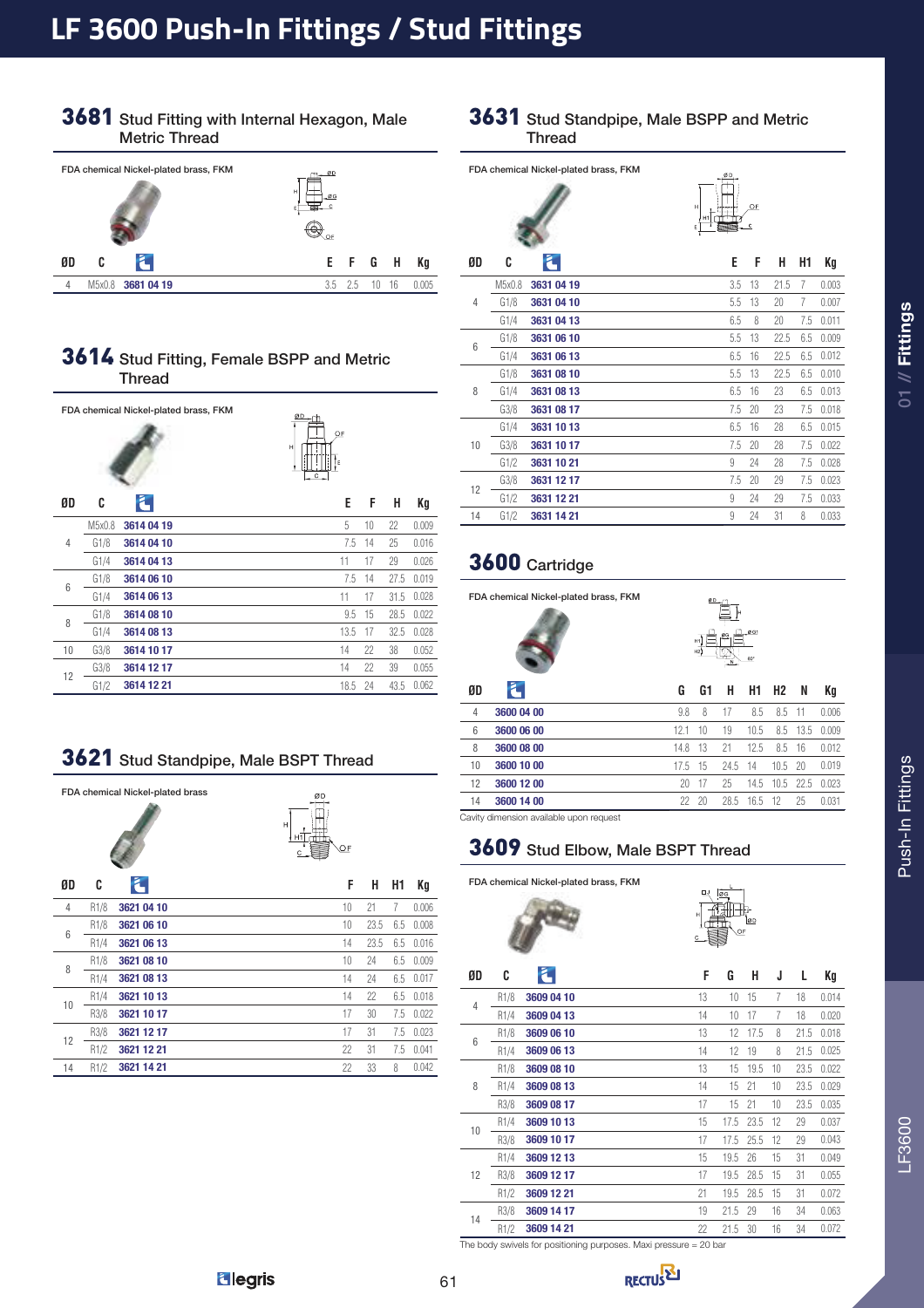# 3629 Extended Stud Elbow, Male BSPT Thread





| ØD | C                 | F.         | F  | G    | н        | J  |      | Κa    |
|----|-------------------|------------|----|------|----------|----|------|-------|
| 4  | R <sub>1/8</sub>  | 3629 04 10 | 10 | 10   | - 24.5   |    | 18   | 0.025 |
| 6  | R <sub>1/8</sub>  | 3629 06 10 | 13 |      | 12, 29.5 | 8  | 21.5 | 0.024 |
|    | R <sub>1</sub> /4 | 3629 06 13 | 14 | 12   | 30.5     | 8  | 21.5 | 0.031 |
| 8  | R <sub>1/8</sub>  | 3629 08 10 | 14 | 15   | - 32.5   | 10 | 23.5 | 0.031 |
|    | R <sub>1</sub> /4 | 3629 08 13 | 14 | 15   | 34       | 10 | 23.5 | 0.037 |
| 10 | R <sub>1</sub> /4 | 3629 10 13 | 18 | 17.5 | -39      | 12 | 29   | 0.054 |

The body swivels for positioning purposes.

### 3669 Extended Stud Elbow, Male BSPP and Metric Thread

|    |        | FDA chemical Nickel-plated brass, FKM |     | 巴<br>H<br>E | ØG<br>OF<br>с | lø o |    |      |       |
|----|--------|---------------------------------------|-----|-------------|---------------|------|----|------|-------|
| ØD | C      | Ł                                     | Е   | F           | G             | н    | J  | L    | Кg    |
|    | M5x0.8 | 3669 04 19                            | 3.5 | 10          | 10            | 27.5 | 7  | 18   | 0.014 |
| 4  | G1/8   | 3669 04 10                            | 5.5 | 13          | 10            | 25.5 | 7  | 18   | 0.017 |
| 6  | G1/8   | 3669 06 10                            | 5.5 | 13          | 12            | 31   | 8  | 21.5 | 0.024 |
|    | G1/4   | 3669 06 13                            | 6.5 | 16          | 12            | 30.5 | 8  | 21.5 | 0.028 |
| 8  | G1/8   | 3669 08 10                            | 5.5 | 14          | 15            | 33.5 | 10 | 23.5 | 0.031 |
|    | G1/4   | 3669 08 13                            | 5.5 | 16          | 15            | 34   | 10 | 23.5 | 0.035 |
| 10 | G1/4   | 3669 10 13                            | 6.5 | 18          | 17.5          | 42   | 12 | 29   | 0.052 |
|    | G3/8   | 3669 10 17                            | 7.5 | 20          | 17.5          | 41   | 12 | 29   | 0.056 |
| 12 | G1/4   | 3669 12 13                            | 6.5 | 20          | 19.5          | 47   | 15 | 31   | 0.070 |
|    | G3/8   | 3669 12 17                            | 7.5 | 20          | 19.5          | 46   | 15 | 31   | 0.341 |
| 14 | G1/2   | 3669 14 21                            | 9   | 24          | 21.5          | 49   | 16 | 34   | 0.094 |

The body swivels for positioning purposes.

### 3699 Compact Elbow, Male BSPP and Metric Thread

|    |                   | FDA chemical Nickel-plated brass, FKM |        |    |                                      |         |                |      |       |
|----|-------------------|---------------------------------------|--------|----|--------------------------------------|---------|----------------|------|-------|
|    |                   |                                       | H<br>Е | ΠJ | $\overline{\mathfrak{g}}$<br>OF<br>Ċ | R<br>ØD |                |      |       |
| ØD | C                 | Ł                                     | E      | F  | G                                    | н       | J              | L    | Kg    |
|    | M5x0.8            | 3699 04 19                            | 3.5    | 10 | 10                                   | 18      | 7              | 18   | 0.011 |
|    | M <sub>6</sub> x1 | 3699 04 52                            | 4.5    | 10 | 10                                   | 18      | 7              | 18   | 0.011 |
| 4  | M8x1              | 3699 04 56                            | 5      | 11 | 10                                   | 18      | $\overline{7}$ | 18   | 0.013 |
|    | G1/8              | 3699 04 10                            | 5.5    | 13 | 10                                   | 17      | 7              | 18   | 0.014 |
|    | G1/4              | 3699 04 13                            | 6.5    | 16 | 10                                   | 17.5    | 7              | 18   | 0.019 |
|    | M10x1             | 3699 06 60                            | 5.5    | 13 | 12                                   | 19      | 8              | 21.5 | 0.017 |
| 6  | G1/8              | 3699 06 10                            | 5.5    | 13 | 12                                   | 19      | 8              | 21.5 | 0.018 |
|    | G1/4              | 3699 06 13                            | 6.5    | 16 | 12                                   | 19.5    | 8              | 21.5 | 0.022 |
|    | G1/8              | 3699 08 10                            | 5.5    | 13 | 15                                   | 20.5    | 10             | 23.5 | 0.021 |
| 8  | G1/4              | 3699 08 13                            | 6.5    | 16 | 15                                   | 21.5    | 10             | 23.5 | 0.027 |
|    | G3/8              | 3699 08 17                            | 7.5    | 20 | 15                                   | 21.5    | 10             | 23.5 | 0.033 |
| 10 | G1/4              | 3699 10 13                            | 6.5    | 16 | 17.5                                 | 27      | 12             | 29   | 0.037 |
|    | G3/8              | 3699 10 17                            | 7.5    | 20 | 17.5                                 | 25.5    | 12             | 29   | 0.043 |
|    | G1/4              | 3699 12 13                            | 6.5    | 16 | 19.5                                 | 29.5    | 15             | 31   | 0.050 |
| 12 | G3/8              | 3699 12 17                            | 7.5    | 20 | 19.5                                 | 28.5    | 15             | 31   | 0.057 |
|    | G1/2              | 3699 12 21                            | 9      | 24 | 19.5                                 | 28.5    | 15             | 31   | 0.065 |
| 14 | G3/8              | 3699 14 17                            | 7.5    | 20 | 21.5                                 | 29      | 16             | 34   | 0.059 |
|    | G1/2              | 3699 14 21                            | 9      | 24 | 21.5                                 | 29.5    | 16             | 34   | 0.062 |

The body swivels for positioning purposes. Maxi pressure = 20 bar

# 3608 Stud Branch Tee, Male BSPT Thread

|                 |                  | FDA chemical Nickel-plated brass, FKM | L/2<br>H<br>$\Box$<br>$\overline{C}$ | U <sub>2</sub><br>ØG.<br>╥╖╖ | ØD<br>QF |    |      |       |
|-----------------|------------------|---------------------------------------|--------------------------------------|------------------------------|----------|----|------|-------|
| ØD              | C                | Ł                                     | F                                    | G                            | н        | J  | L/2  | Kg    |
| 4               | R1/8             | 3608 04 10                            | 10                                   | 10                           | 24.5     | 7  | 18   | 0.020 |
| $6\phantom{1}6$ | R <sub>1/8</sub> | 3608 06 10                            | 13                                   | 12                           | 29.5     | 8  | 21.5 | 0.031 |
|                 | R <sub>1/4</sub> | 3608 06 13                            | 14                                   | 12                           | 30.5     | 8  | 21.5 | 0.038 |
| 8               | R1/8             | 3608 08 10                            | 14                                   | 15                           | 32.5     | 10 | 23.5 | 0.040 |
|                 | R <sub>1/4</sub> | 3608 08 13                            | 14                                   | 15                           | 34       | 10 | 23.5 | 0.047 |
| 10              | R1/4             | 3608 10 13                            | 18                                   | 17.5                         | 39       | 12 | 29   | 0.067 |
|                 | R3/8             | 3608 10 17                            | 18                                   | 17.5                         | 41       | 12 | 29   | 0.070 |
| 12              | R3/8             | 3608 12 17                            | 20                                   | 19.5                         | 46.5     | 15 | 31   | 0.094 |
| 14              | R1/2             | 3608 14 21                            | 22                                   | 21.5                         | 50.5     | 16 | 34   | 0.125 |

The body swivels for positioning purposes.

# 3603 Stud Run Tee, Male BSPT Thread

|                 | FDA chemical Nickel-plated brass, FKM |            | H1<br>H | ₽<br>пJ<br>lø G<br><b>A</b><br>OF | ØD   |      |    |      |       |
|-----------------|---------------------------------------|------------|---------|-----------------------------------|------|------|----|------|-------|
| ØD              | C                                     | Ł          | F       | G                                 | н    | H1   | J  | L    | Кg    |
| 4               | R1/8                                  | 3603 04 10 | 10      | 10                                | 19.5 | 18   | 7  | 23   | 0.018 |
| $6\phantom{1}6$ | R1/8                                  | 3603 06 10 | 13      | 12                                | 23.5 | 21.5 | 8  | 28   | 0.031 |
|                 | R1/4                                  | 3603 06 13 | 14      | 12                                | 24.5 | 21.5 | 8  | 28   | 0.037 |
| 8               | R1/8                                  | 3603 08 10 | 14      | 15                                | 25   | 23.5 | 10 | 31   | 0.041 |
|                 | R1/4                                  | 3603 08 13 | 14      | 15                                | 26.5 | 23.5 | 10 | 31   | 0.044 |
| 10              | R1/4                                  | 3603 10 13 | 18      | 17.5                              | 30.5 | 29   | 12 | 37.5 | 0.067 |
|                 | R3/8                                  | 3603 10 17 | 18      | 17.5                              | 32.5 | 29   | 12 | 37.5 | 0.069 |
| 12              | R3/8                                  | 3603 12 17 | 20      | 19.5                              | 36.5 | 31   | 15 | 40.5 | 0.103 |
| 14              | R1/2                                  | 3603 14 21 | 22      | 21.5                              | 40   | 34   | 16 | 45   | 0.147 |

The body swivels for positioning purposes.

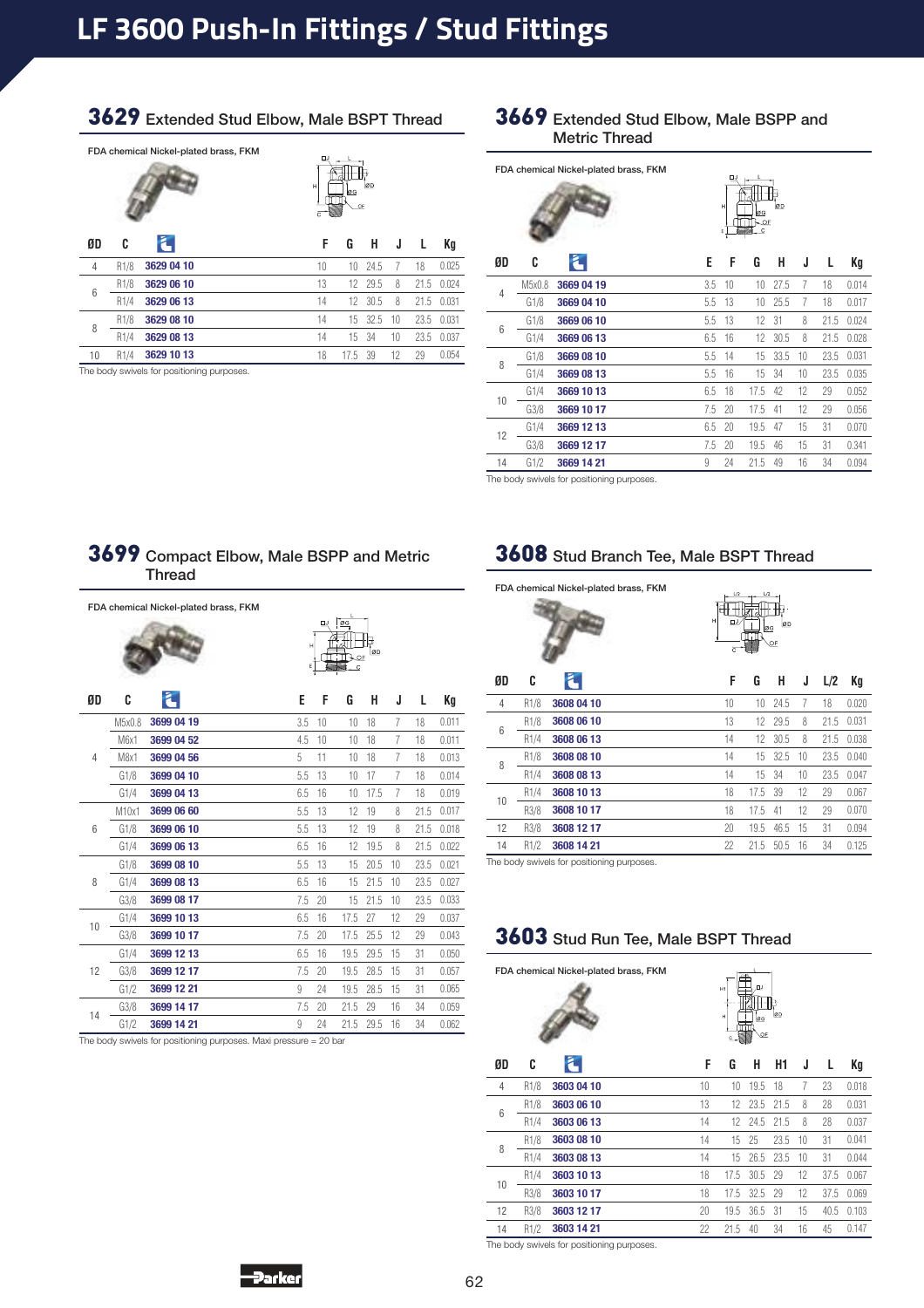### 3698 Stud Branch Tee, Male BSPP and Metric Thread

|                 |        | FDA chemical Nickel-plated brass, FKM | H<br>Ε | U2<br><b>OJ</b> | L/2<br>øg<br>TITTA OF<br>C | ØD   |    |      |       |
|-----------------|--------|---------------------------------------|--------|-----------------|----------------------------|------|----|------|-------|
| ØD              | C      | L                                     | E      | F               | G                          | н    | J  | L/2  | Kg    |
|                 | M5x0.8 | 3698 04 19                            | 3.5    | 10              | 10                         | 27.5 | 7  | 18   | 0.018 |
| $\overline{4}$  | G1/8   | 3698 04 10                            | 5.5    | 13              | 10                         | 25.5 | 7  | 18   | 0.021 |
| $6\phantom{1}6$ | G1/8   | 3698 06 10                            | 5.5    | 13              | 12                         | 31   | 8  | 21.5 | 0.031 |
|                 | G1/4   | 3698 06 13                            | 6.5    | 16              | 12                         | 30.5 | 8  | 21.5 | 0.035 |
| 8               | G1/8   | 3698 08 10                            | 5.5    | 14              | 15                         | 33.5 | 10 | 23.5 | 0.041 |
|                 | G1/4   | 3698 08 13                            | 6.5    | 16              | 15                         | 34   | 10 | 23.5 | 0.045 |
| 10              | G1/4   | 3698 10 13                            | 6.5    | 18              | 17.5                       | 42   | 12 | 29   | 0.066 |
| 12              | G3/8   | 3698 12 17                            | 7.5    | 20              | 19.5                       | 46   | 15 | 31   | 0.088 |
| 14              | G1/2   | 3698 14 21                            | 9      | 24              | 21.5                       | 49   | 16 | 34   | 0.119 |

The body swivels for positioning purposes.

### 3693 Stud Run Tee, Male BSPP and Metric Thread

| FDA chemical Nickel-plated brass, FKM |        |            |     |    | H1<br>H | L<br>œ<br>шJ<br>lø G<br>ऻॏॏॏऀॎ<br>c | lø o |    |      |       |
|---------------------------------------|--------|------------|-----|----|---------|-------------------------------------|------|----|------|-------|
| ØD                                    | C      | L          | E   | F  | G       | н                                   | H1   | J  | L    | Kg    |
| $\overline{4}$                        | M5x0.8 | 3693 04 19 | 3.5 | 10 | 10      | 22.5                                | 18   | 7  | 23   | 0.019 |
|                                       | G1/8   | 3693 04 10 | 5.5 | 13 | 10      | 20.5                                | 18   | 7  | 23   | 0.021 |
| $6\phantom{1}6$                       | G1/8   | 3693 06 10 | 5.5 | 13 | 12      | 25                                  | 21.5 | 8  | 28   | 0.031 |
|                                       | G1/4   | 3693 06 13 | 6.5 | 16 | 12      | 24.5                                | 21.5 | 8  | 28   | 0.035 |
| 8                                     | G1/8   | 3693 08 10 | 5.5 | 14 | 15      | 26.5                                | 23.5 | 10 | 31   | 0.041 |
|                                       | G1/4   | 3693 08 13 | 6.5 | 16 | 15      | 26.5                                | 23.5 | 10 | 31   | 0.044 |
| 10                                    | G1/4   | 3693 10 13 | 6.5 | 18 | 17.5    | 33                                  | 29   | 12 | 37.5 | 0.066 |
| 12                                    | G3/8   | 3693 12 17 | 7.5 | 20 | 19.5    | 36.5                                | 31   | 15 | 40.5 | 0.090 |
| 14                                    | G1/2   | 3693 14 21 | 9   | 24 | 21.5    | 38.5                                | 34   | 16 | 45   | 0.112 |

The body swivels for positioning purposes.

FDA chemical Nickel-plated brass, FKM

# 3618 Single Banjo, Male BSPP and Metric Thread

|                |        | , Drivinguilloui Nonci piùned biassi, i nivi | Η  | L1<br>OF<br>, H1 | L2<br><b>September</b><br><u>د ص</u> | ØD   |     |                |       |
|----------------|--------|----------------------------------------------|----|------------------|--------------------------------------|------|-----|----------------|-------|
| ØD             | C      | L                                            | F  | н                | H1                                   | J    | L1  | L <sub>2</sub> | Kg    |
| $\overline{4}$ | M5x0.8 | 3618 04 19                                   | 8  | 13               | 6                                    | 10   | 6   | 18.5           | 0.011 |
|                | G1/8   | 3618 04 10                                   | 13 | 16.5             | 7                                    | 15   | 7.5 | 22             | 0.029 |
|                | M5x0.8 | 3618 06 19                                   | 8  | 13               | 6                                    | 10   | 5   | 22.5           | 0.015 |
| 6              | G1/8   | 3618 06 10                                   | 13 | 16.5             | 7                                    | 15   | 7.5 | 24             | 0.031 |
|                | G1/4   | 3618 06 13                                   | 17 | 21               | 9                                    | 18   | 9   | 24             | 0.049 |
| 8              | G1/8   | 3618 08 10                                   | 13 | 16.5             | 7                                    | 15   | 7.5 | 25.5           | 0.033 |
|                | G1/4   | 3618 08 13                                   | 17 | 21               | 9                                    | 18   | 9   | 26.5           | 0.051 |
| 10             | G3/8   | 3618 10 17                                   | 20 | 24.5             | 11                                   | 21.5 | 11  | 33             | 0.105 |
|                |        | Maximum temperature: +80°C                   |    |                  |                                      |      |     |                |       |

Maximum temperature: +80°C

63

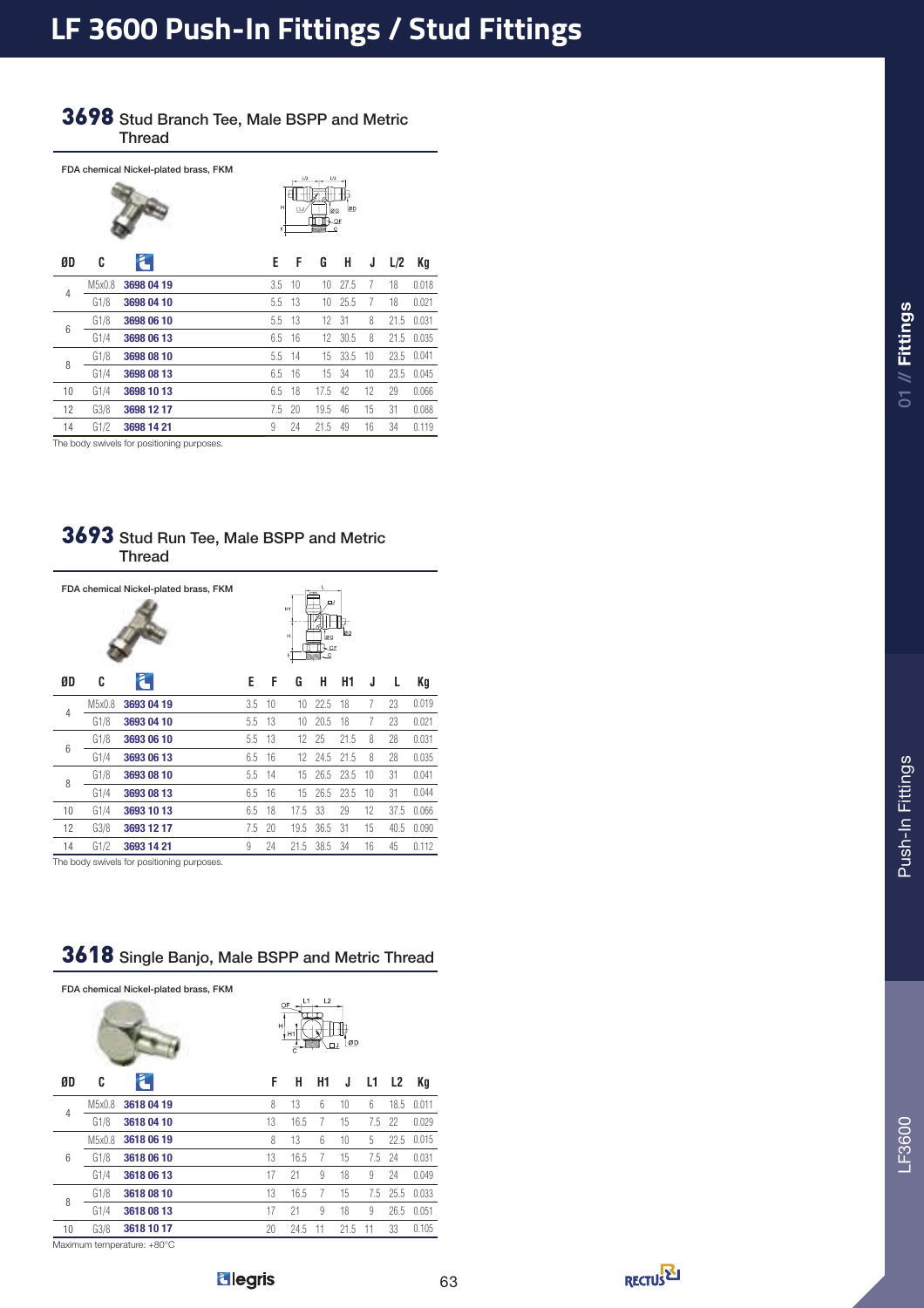# Equal Tube-to-Tube Connector

FDA chemical Nickel-plated brass, FKM

|    |            | ØD<br>ØG |   |   |               |
|----|------------|----------|---|---|---------------|
| ØD | Ł          |          | G | L | Kg            |
| 4  | 3606 04 00 |          |   |   | 10 30.5 0.010 |
| 6  | 3606 06 00 |          |   |   | 12 36.5 0.016 |
|    |            |          |   |   |               |

|    | 3606 08 00 |         | 15 37.5 0.021     |
|----|------------|---------|-------------------|
| 10 | 3606 10 00 |         | 17.5 47.5 0.034   |
| 12 | 3606 12 00 | 19.5 50 | 0.042             |
| 14 | 3606 14 00 |         | $21.5$ 52.5 0.050 |

# 3602 Equal Elbow

FDA chemical Nickel-plated brass, FKM



# **3604 Equal Tee**

FDA chemical Nickel-plated brass, FKM

|                |            | MA.<br>w<br>Н<br>ØD<br>ØG |         |      |       |
|----------------|------------|---------------------------|---------|------|-------|
| ØD             | Ł          | G                         | H       | L/2  | Kg    |
| $\overline{4}$ | 3604 04 00 | 10                        | 23      | 18   | 0.014 |
| 6              | 3604 06 00 | $12 \,$                   | 28      | 21.5 | 0.023 |
| 8              | 3604 08 00 | 15                        | 31      | 23.5 | 0.032 |
| 10             | 3604 10 00 | 17.5                      | 37.5 29 |      | 0.048 |
| 12             | 3604 12 00 | 19.5                      | 40.5    | -31  | 0.063 |
| 14             | 3604 14 00 | 21.5                      | 45      | 34   | 0.078 |

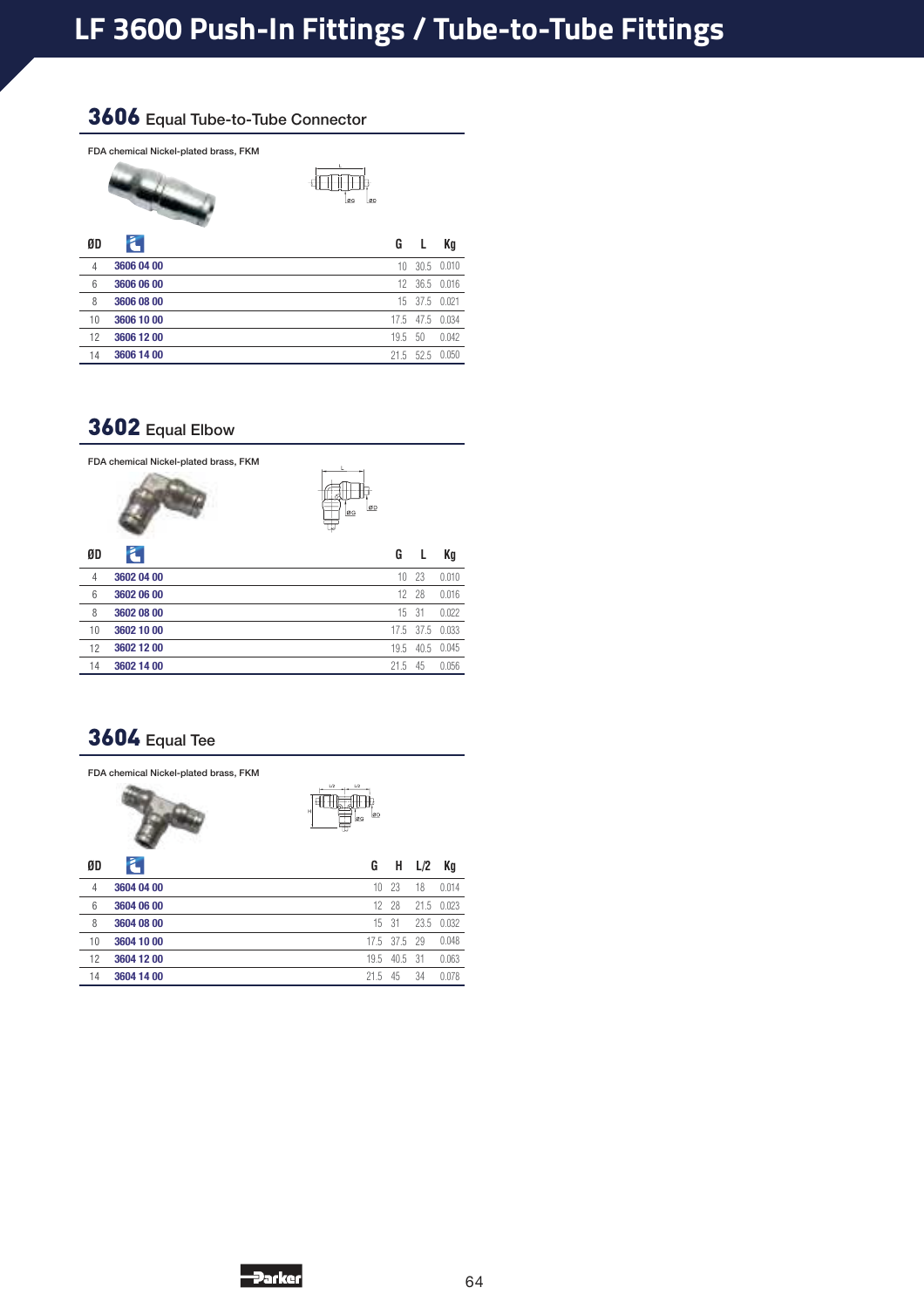# 3616 Equal Bulkhead Connector

|    | FDA chemical Nickel-plated brass, FKM |    |                |                     |      |      |           |       |
|----|---------------------------------------|----|----------------|---------------------|------|------|-----------|-------|
|    |                                       | ØT | L2<br>OF2      | L1<br>OF1<br>6 max. | øη.  |      |           |       |
| ØD | Ł                                     | F1 | F <sub>2</sub> | K                   | L1   |      | L2 ØT min | Kq    |
| 4  | 3616 04 00                            | 13 | 14             | 14                  | 14   | 20   | 12.5      | 0.018 |
| 6  | 3616 06 00                            | 16 | 17             | 17.5                | 17   | 22   | 15        | 0.028 |
| 8  | 3616 08 00                            | 18 | 19             | 19.5                | 18.5 | 23.5 | 17        | 0.036 |
| 10 | 3616 10 00                            | 22 | 27             | 24                  | 21.5 | 26.5 | 21        | 0.063 |
| 12 | 3616 12 00                            | 24 | 24             | 26                  | 23   | 27   | 23        | 0.062 |
| 14 | 3616 14 00                            | 27 | 27             | 29.5                | 25.5 | 29.5 | 25        | 0.079 |

# 3636 Bulkhead Connector, Female BSPP Thread

| FDA chemical Nickel-plated brass, FKM |      |            |      |    | н<br>OF1       | ØΤ<br>ØD<br>$\mathbf{C}$<br>к | QE2  | 6 max. |        |       |
|---------------------------------------|------|------------|------|----|----------------|-------------------------------|------|--------|--------|-------|
| ØD                                    | C    | Ł          | Е    | F1 | F <sub>2</sub> | н                             | H1   | K      | ØT min | Kg    |
| 4                                     | G1/8 | 3636 04 10 | 8.5  | 14 | 14             | 30.5                          | 11   | 15     | 13     | 0.020 |
| 6                                     | G1/8 | 3636 06 10 | 8.5  | 17 | 17             | 33                            | 11   | 18.5   | 15     | 0.033 |
|                                       | G1/4 | 3636 06 13 | 11.5 | 17 | 17             | 37                            | 15   | 18.5   | 15     | 0.033 |
| 8                                     | G1/8 | 3636 08 10 | 8.5  | 19 | 19             | 34                            | 10.5 | 21     | 17     | 0.044 |
|                                       | G1/4 | 3636 08 13 | 11.5 | 19 | 19             | 38                            | 14.5 | 21     | 17     | 0.044 |
| 10                                    | G3/8 | 3636 10 17 | 12   | 22 | 27             | 42.5                          | 16   | 24     | 21     | 0.073 |
| 12                                    | G3/8 | 3636 12 17 | 12   | 24 | 24             | 43                            | 16   | 26     | 23     | 0.077 |
|                                       | G1/2 | 3636 12 21 | 16   | 27 | 24             | 48.5                          | 21.5 | 29.5   | 23     | 0.133 |

# 3639 Equal Bulkhead Elbow

| FDA chemical Nickel-plated brass, FKM |            |     |                | H    | loF1<br>ππ<br>₩<br>6 max.<br>ØT | lø o<br>øg<br>OF <sub>2</sub> |           |        |       |
|---------------------------------------|------------|-----|----------------|------|---------------------------------|-------------------------------|-----------|--------|-------|
| ØD                                    | Ł          | F1. | F <sub>2</sub> | G    | H                               | К                             | L.        | ØT min | Kq    |
| $\overline{4}$                        | 3639 04 00 | 13  | 14             | 10   | 35                              | 14                            | 18        | 12.5   | 0.023 |
| 6                                     | 3639 06 00 | 16  | 17             | 12   | 40.5                            |                               | 17.5 21.5 | 15     | 0.035 |
| 8                                     | 3639 08 00 | 18  | 19             | 15   | 44                              | 19.5                          | 23.5      | 17     | 0.046 |
| 10                                    | 3639 10 00 | 22  | 27             | 17.5 | 51                              | 24                            | 29        | 21     | 0.080 |
| 12                                    | 3639 12 00 | 24  | 24             | 19.5 | 55                              | 26                            | 31        | 23     | 0.086 |
| 14                                    | 3639 14 00 | 27  | 27             | 21.5 | 59                              | 29.5                          | 34        | 25     | 0.144 |

**Elegris** 

The body swivels for positioning purposes. Maxi pressure = 20 bar



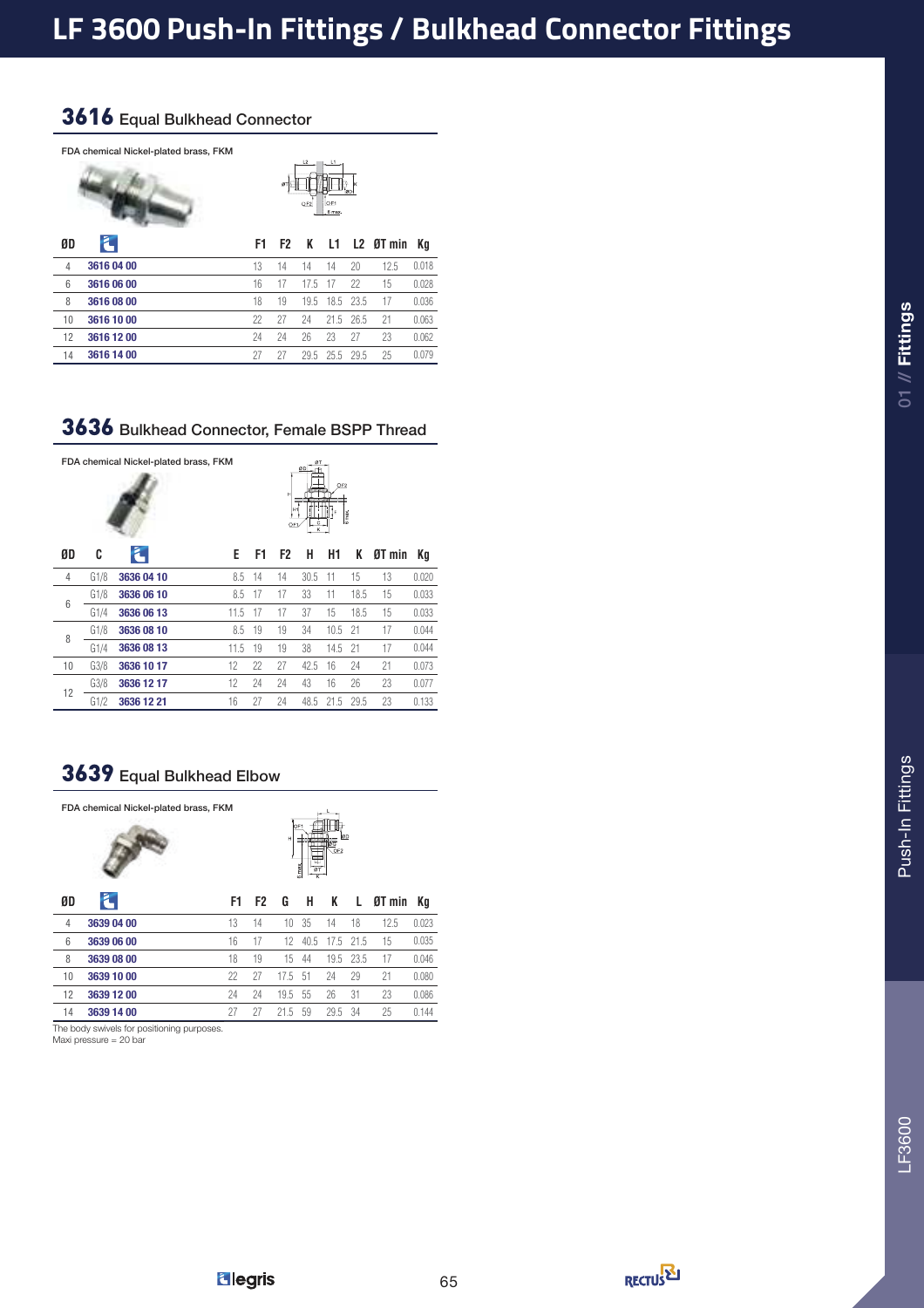# 3666 Plug-In Reducer





| ØD1            | ØD2 | $\mathcal{F}$ | G    |         | L1   | L <sub>2</sub> | Kq    |
|----------------|-----|---------------|------|---------|------|----------------|-------|
| $\overline{4}$ | 6   | 3666 04 06    | 10   | 35      | 19.5 | 18             | 0.008 |
|                | 8   | 3666 04 08    | 10   | 35.5    | 20   | 18             | 0.009 |
| 6              | 8   | 3666 06 08    | 12   | 38      | 20   | 20.5           | 0.012 |
|                | 10  | 3666 06 10    | 12   | 43.5 25 |      | 21             | 0.015 |
|                | 10  | 3666 08 10    | 15   | 44      | 25   | 21.5           | 0.016 |
| 8              | 12  | 3666 08 12    | 15   | 44      | 26   | 20.5           | 0.018 |
| 10             | 12  | 3666 10 12    | 17.5 | 50      | 26   | 27             | 0.026 |
| 12             | 14  | 3666 12 14    | 19.5 | 53      | 28   | 28.5           | 0.032 |

# 3622 Plug-In Barb Connector

# FDA chemical Nickel-plated brass I



| ØD1            | ØD2  | ØD3  | Ł          | L    | L1   | L <sub>2</sub> | Kg    |
|----------------|------|------|------------|------|------|----------------|-------|
| $\overline{4}$ | 3.2  | 5    | 3622 04 53 | 40.5 | 27   | 22.5           | 0.003 |
|                | 5    | 7    | 3622 04 05 | 40.5 | 27   | 22.5           | 0.005 |
| 6              | 5    | 7    | 3622 06 05 | 43   | 27   | 22.5           | 0.006 |
| 8              | 6.3  | 8.3  | 3622 08 56 | 42   | 25   | 22.5           | 0.008 |
|                | 8    | 10   | 3622 08 08 | 44   | 27   | 22.5           | 0.010 |
| 10             | 6.3  | 8.3  | 3622 10 56 | 47.5 | 25.5 | 22.5           | 0.011 |
|                | 8    | 10   | 3622 10 08 | 47.5 | 25.5 | 22.5           | 0.011 |
|                | 8    | 10   | 3622 12 08 | 48.5 | 25.5 | 22.5           | 0.015 |
| 12             | 10   | 12   | 3622 12 10 | 48.5 | 25.5 | 22.5           | 0.014 |
|                | 12.5 | 14.5 | 3622 12 62 | 57   | 34   | 29.5           | 0.019 |
| 14             | 12.5 | 14.5 | 3622 14 62 | 57.5 | 33   | 29.5           | 0.022 |
|                | 14   | 16   | 3622 14 14 | 59.5 | 35   | 29.5           | 0.023 |

# 3667 Plug-In Metric/Inch Adaptor

| FDA chemical Nickel-plated brass, FKM |                 |            | -----------<br>ØG<br>ØD1<br>$\mathfrak{p}$ | ØD2               |         |      |       |
|---------------------------------------|-----------------|------------|--------------------------------------------|-------------------|---------|------|-------|
| ØD1                                   | ØD <sub>2</sub> | Ł          | G                                          |                   | L L1 L2 |      | Kq    |
| 6                                     | 1/4             | 3667 06 56 |                                            | 12.5 38.5 19.5 21 |         |      | 0.012 |
| 10                                    | 3/8             | 3667 10 60 | 17                                         | 49.5 25           |         | 27   | 0.026 |
| 12                                    | 1/2             | 3667 12 62 | 20                                         | 51                | 26      | 27.5 | 0.030 |
|                                       |                 |            |                                            |                   |         |      |       |

### 3668 Plug-In Increaser FDA chemical Nickel-plated brass, FKM  $\mathbf{u}$  $\exists \mathbb{H}$  $=$  $\sigma_{D2}$  $100$ **ØD1 ØD2 G L L1 L2 Kg** 6 4 **3668 06 04** 12 36.0 17.0 21.5 0.010

# 3620 Male Stem Connector

FDA chemical Nickel-plated brass





| ØD | H          |         | L1 | Kq              |
|----|------------|---------|----|-----------------|
| 4  | 3620 04 00 | 31      | 14 | 0.002           |
| 6  | 3620 06 00 | 36.5 17 |    | 0.005           |
| 8  | 3620 08 00 |         |    | 37.5 17.5 0.007 |
| 10 | 3620 10 00 |         |    | 47.5 22.5 0.011 |
| 12 | 3620 12 00 |         |    | 49.5 23.5 0.015 |
| 14 | 3620 14 00 | 53      | 25 | 0.016           |
|    |            |         |    |                 |

# 3626 Blanking Plug





| ØD | τ          | G  | L    | L1 L2          |      | Κa    |
|----|------------|----|------|----------------|------|-------|
| 4  | 3626 04 00 | 6. |      | 25.5 17.5 11.5 |      | 0.004 |
| 6  | 3626 06 00 | 8  | 30.5 | 19.5 13.5      |      | 0.009 |
| 8  | 3626 08 00 | 10 | 33   | 20             | 16   | 0.009 |
| 10 | 3626 10 00 | 12 | 40   | 25             | 18   | 0.015 |
| 12 | 3626 12 00 | 14 | 43   | 26             | 20   | 0.021 |
| 14 | 3626 14 00 | 16 | 47   | 28             | 22.5 | 0.029 |
|    |            |    |      |                |      |       |

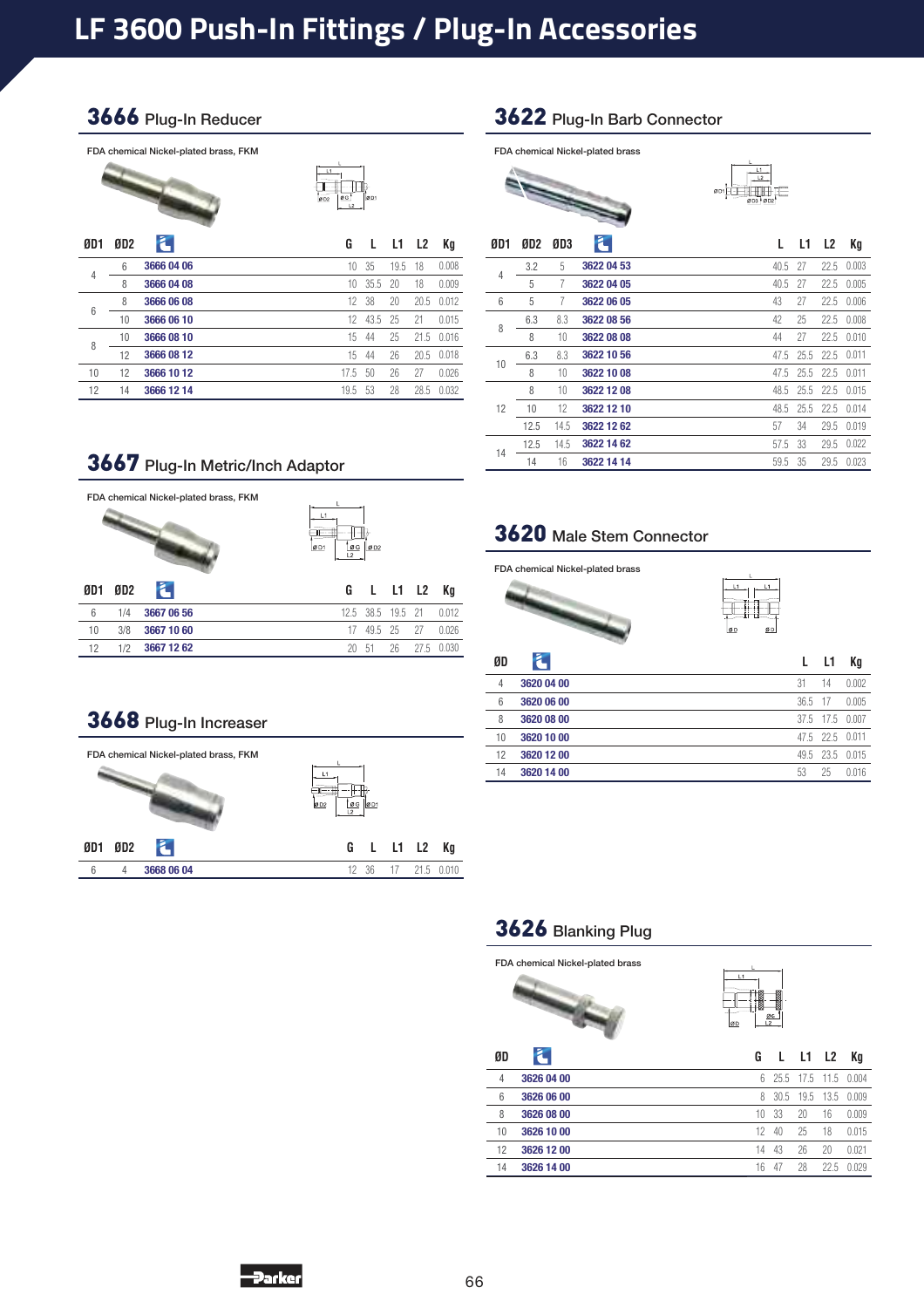

The essential tool to rapidly carry out the main maintenance operations and reduce production interruptions.

### Advantages

- A selection of 24 references covering the most-used products
- Products available in the most common diameters: 4 mm, 6 mm and 8 mm
- A kit contains more than 232 products and can be easily completed with our standard products

# 3650..33 Maintenance Kit



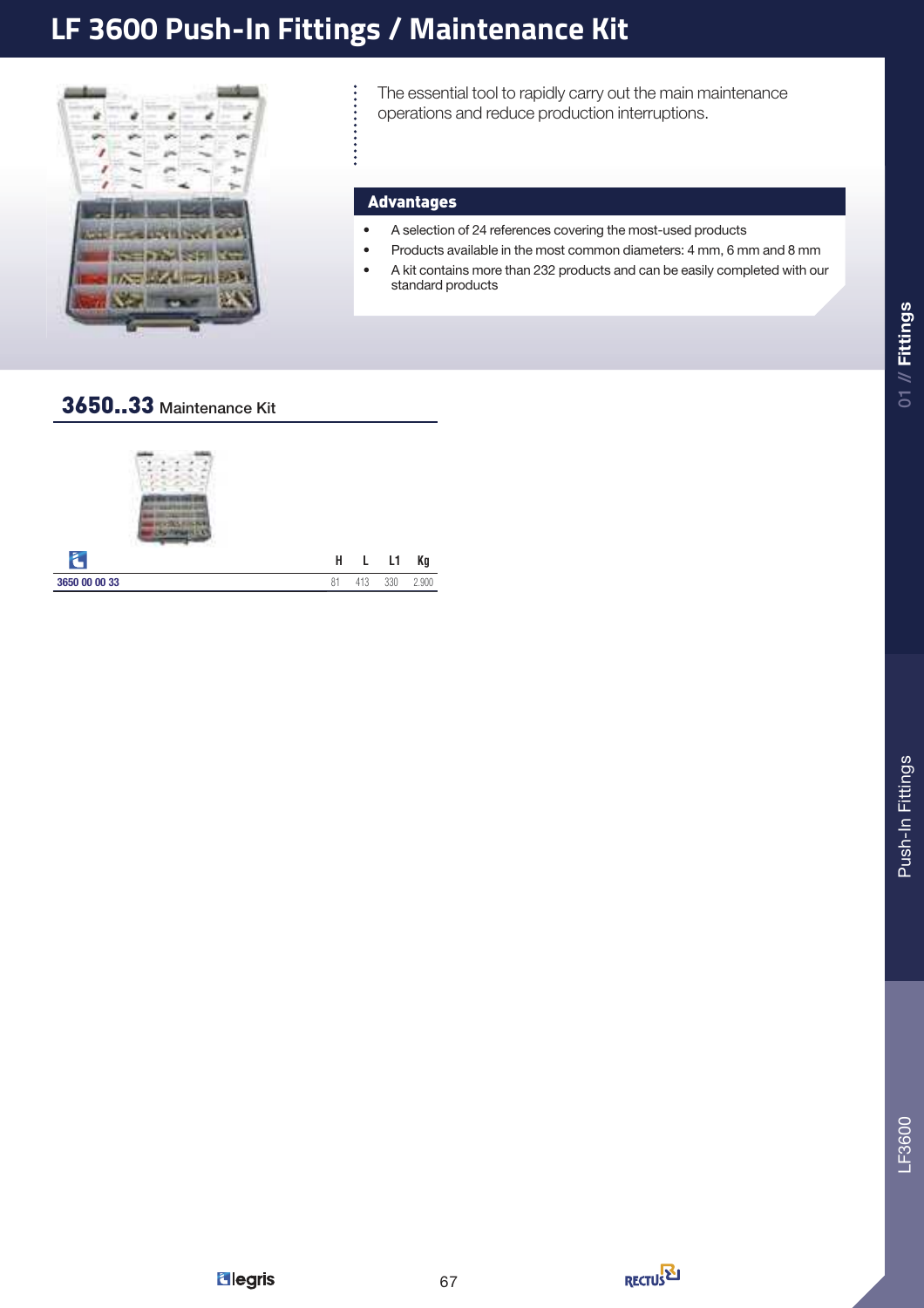# **Low Lead Brass LF 3600 Push-In Fittings**



This range is designed for applications that require low lead content within the circuit components.

These products are made to order, according to your needs and specifications. Please contact us for any project.

**Ø metric:**  4 to 8 mm

#### Technical Characteristics Component Materials

- Compatible Fluids: drinking water and vapour
- Other fluids: please consult us
- Working Pressure: Vacuum to 30 bar. Models 3609, 3699 and 3639 are limited to 20 bar
- Working Temperature: -25°C to +150°C

|                                                      |        | Threads |      |
|------------------------------------------------------|--------|---------|------|
| <b>Maximum</b><br><b>Tightening</b><br><b>Torque</b> | M5x0.8 | G1/8    | G1/4 |
| (daN.m)                                              | 0.06   | 0.8     | 1.2  |

Les performances dépendent des fluides, du diamètre et de la nature du tube utilisé. L'utilisation est garantie pour un vide de 755 mm HG (99% de vide).

### **Advantages**

• Dedicated to coffee machines and beverage vending machines



#### **Regulations**

- 1935/2004
- NSF/ANSI 169
- DM 174
- FDA : 21 CFR • EN 16889
- RoHS
- REACH
- LFGB
- 
- 

## 3601 Stud Fitting, Male BSPP and Metric Thread

| Low lead brass, FKM |        |               | ØD<br>H<br>Ε<br>OF <sub>2</sub> | OF1<br>с |         |      |       |
|---------------------|--------|---------------|---------------------------------|----------|---------|------|-------|
| ØD                  | C      | Ł             | E.                              |          | F1 F2 H |      | Kg    |
|                     | G1/8   | 3601 04 10 84 | 5.5                             | 13       | 3       | 14.5 | 0.009 |
| $\overline{4}$      | G1/4   | 3601 04 13 84 | 6.5                             | 16       | 3       | 14.5 | 0.015 |
|                     | M5x0.8 | 3601 04 19 84 | 3.5                             | 10       | 2.5     | 15.5 | 0.006 |
| $6\phantom{1}6$     | G1/8   | 3601 06 10 84 | 5.5                             | 13       | 4       | 17.5 | 0.011 |
|                     | G1/4   | 3601 06 13 84 | 6.5                             | 16       | 4       | 17   | 0.015 |
| 8                   | G1/8   | 3601 08 10 84 | 5.5                             | 16       | 5       | 21   | 0.014 |

### 3608 Stud Branch Tee, Male BSPT Thread



The body swivels for positioning purposes.

# 3609 Stud Elbow, Male BSPT Thread

| Low lead brass, FKM |                  |               | <b>OJ</b><br>Н<br>C | lø G<br>OF. | ØD   |   |      |       |
|---------------------|------------------|---------------|---------------------|-------------|------|---|------|-------|
| ØD                  | C                | r.            | F                   | G           | Н    | J | - L  | Kg    |
|                     | R <sub>1/8</sub> | 3609 04 10 84 | 13                  | 10          | 15   | 7 | 18   | 0.014 |
| $\overline{4}$      | R1/4             | 3609 04 13 84 | 14                  | 10          | 17   |   | 18   | 0.020 |
| 6                   | R <sub>1/8</sub> | 3609 06 10 84 | 13                  | 12          | 17.5 | 8 | 21.5 | 0.018 |
|                     | R1/4             | 3609 06 13 84 | 14                  | 12          | 19   | 8 | 21.5 | 0.025 |

The body swivels for positioning purposes.

### Low lead brass, FKM **ØD C E F H Kg** r. G1/8 **3614 04 10 84** 7.5 14 25 0.016 4 G1/4 **3614 04 13 84** 11 17 29 0.026 G1/8 **3614 06 10 84** 7.5 14 27.5 0.019 6 G1/4 **3614 06 13 84** 11 17 31.5 0.028

# 3614 Stud Fitting, Female BSPP Thread

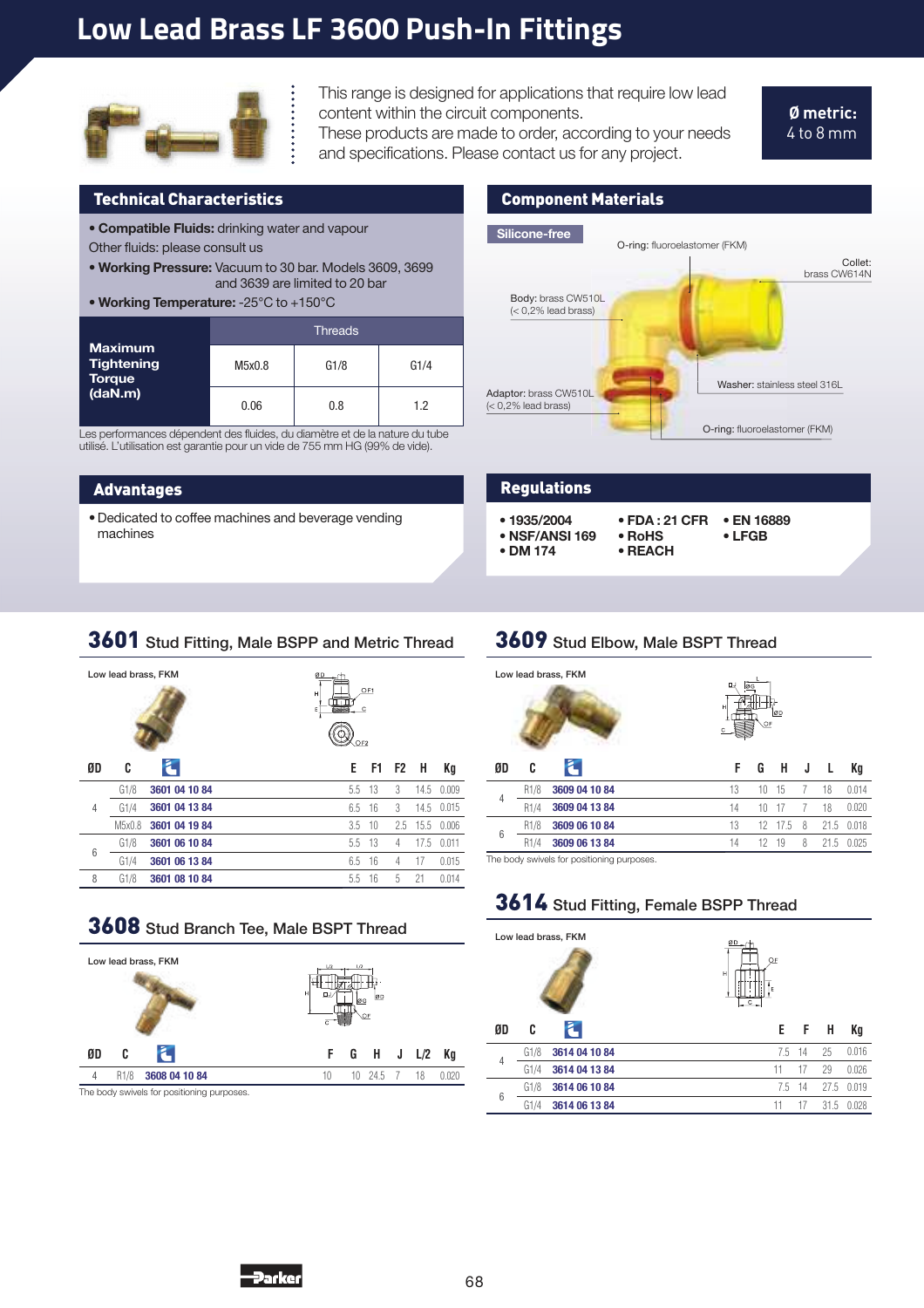# **Low Lead Brass LF 3600 Push-In Fittings**





# 3675 Stud Fitting, Male BSPT Thread





Low lead brass, FKM **ØD C E F G H H1 J L Kg** 4 G1/8 **3693 04 10 84** 5.5 13 10 20.5 18 7 23 0.021 6 G1/8 **3693 06 10 84** 5.5 13.0 12 25.0 21.5 8.0 28.0 0.031 The body swivels for positioning purposes.

### 3698 Stud Branch Tee, Male BSPP and Metric **Thread**

| Low lead brass, FKM |      | H<br>F                                     | L/2<br>⊡J, | L/2<br>øg<br>LOF | ØD            |  |   |      |       |
|---------------------|------|--------------------------------------------|------------|------------------|---------------|--|---|------|-------|
| ØD                  | C    |                                            |            |                  | E F G H J L/2 |  |   |      | Kq    |
| 6                   | G1/8 | 3698 06 10 84                              |            | 5.5 13           | $12 \quad 31$ |  | 8 | 21.5 | 0.031 |
|                     |      | The body swivels for positioning purposes. |            |                  |               |  |   |      |       |

The body swivels for positioning purposes.

### 3699 Compact Elbow, Male BSPP and Metric Thread

|    | Low lead brass, FKM |                                            |     | 巴<br>н<br>E | $\underline{\emptyset}$<br>OF | ØD   |    |      |       |
|----|---------------------|--------------------------------------------|-----|-------------|-------------------------------|------|----|------|-------|
| ØD | C                   | E                                          | Е   | F           | G                             | н    | J  | L    | Кg    |
|    | M5x0.8              | 3699 04 19 84                              | 3.5 | 10          | 10                            | 18   | 7  | 18   | 0.011 |
| 4  | G1/8                | 3699 04 10 84                              | 5.5 | 13          | 10                            | 17   | 7  | 18   | 0.014 |
|    | G1/4                | 3699 04 13 84                              | 6.5 | 16          | 10                            | 17.5 | 7  | 18   | 0.019 |
|    | G1/8                | 3699 06 10 84                              | 5.5 | 13          | 12                            | 19   | 8  | 21.5 | 0.018 |
| 6  | G1/4                | 3699 06 13 84                              | 6.5 | 16          | 12                            | 19.5 | 8  | 21.5 | 0.022 |
| 8  | G1/8                | 3699 08 10 84                              | 5.5 | 13          | 15                            | 20.5 | 10 | 23.5 | 0.021 |
|    |                     | The body swivels for positioning purposes. |     |             |                               |      |    |      |       |

3602 Equal Elbow



# 3603 Stud Run Tee, Male BSPT Thread Low lead brass, FKM **ØD C F G H H1 J L Kg** ŕ. 4 R1/8 **3603 04 10 84** 10 10 10 19.5 18 7 23 0.018

The body swivels for positioning purposes.

**3604 Equal Tee** 





| ØD | $\mathbf{z}_\parallel$ | G  | н         | L/2 | Kq         |
|----|------------------------|----|-----------|-----|------------|
| Δ  | 3604 04 00 84          |    | $10^{23}$ | 18  | 0.014      |
| 6  | 3604 06 00 84          | 12 | - 28      |     | 21.5 0.023 |

# 3639 Equal Bulkhead Elbow



**Elegris**